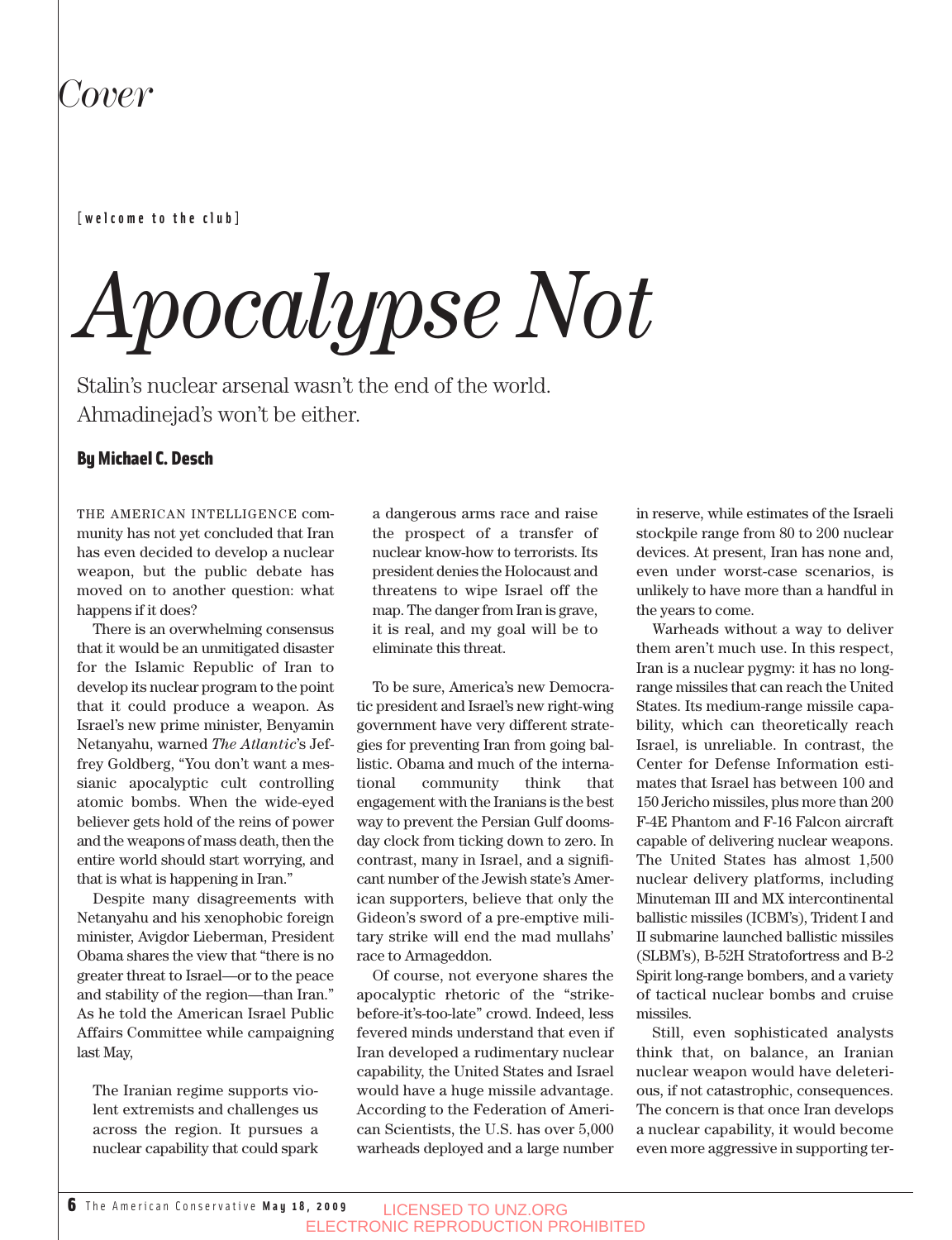rorist groups like Hezbollah in Lebanon or Hamas in Gaza. Another worry is that an Iranian bomb will set off a regional nuclear arms race. Finally, many Americans fear that once Iran fields a nuclear weapon, it will become even more meddlesome in Iraq. In other words, you don't have to think that an Iranian nuclear weapon is the end of the world to believe that it would be better for all concerned if Tehran never got one.

Any time the conventional wisdom is so one-sided, it makes sense to ask whether it is truly wise or simply an unreasoning article of faith. What has been missing from the debate is a consideration of the possible benefits of Iran crossing the nuclear threshold. No doubt even this suggestion will strike many as the height of academic muddleheadedness. But there are compelling theoretical and historical reasons to think that, far from being a crisis, Iranian membership in the nuclear club might be beneficial to everyone—even Israel.

The theoretical basis for this admittedly counterintuitive claim is political scientist Kenneth Waltz's famous Adelphi Paper, "The Spread of Nuclear Weapons: More May Be Better." Waltz is not a marginal figure on the lunatic fringe, but rather ranks among the most influential international-relations theorists of the past 30 years. First published in 1981 by the prestigious International Institute for Strategic Studies in London—hardly a crackpot outfit—the paper argues that because nuclear weapons are only useful for deterrence of attacks upon their possessor's homeland, their proliferation, unlike that of other weapons that can be used for offensive operations, should reduce the frequency and intensity of wars. His central assumption is that rational states quickly realize this is the consequence of the nuclear revolution.

History has provided strong evidence that the development of nuclear weapons makes nuclear powers more careful, particularly in their relationships with each other. While there were many Cold War crises between the United States and the Soviet Union (and China), none escalated into major combat, much less all-out nuclear war. The same logic has apparently operated in the Indo-Pakistani relationship, the Kargil conflict of 1999 notwithstanding.

There is good evidence to suggest that the containment of these crises was the result of both sides stepping back from the brink of conflict for fear of unleashing a nuclear nightmare. Reflecting back on the Cuban Missile Crisis

Proponents of the first proposition suffer from historical amnesia. The first two nuclear adversaries the United States faced—Stalin's Soviet Union and Mao's China—were hardly democratic regimes. Indeed, they rank among history's most totalitarian political systems. Yet neither of these totalitarian regimes risked nuclear war.

Both regimes engaged in mass murder of their own citizens. Conservative estimates of the human cost of Stalin's rule begin at 20 million deaths. Mao killed approximately the same number of his countrymen. Despite these sanguinary tendencies, neither regime was willing to risk nuclear war with the United States.

### THERE ARE **COMPELLING THEORETICAL AND HISTORICAL REASONS** TO THINK THAT, FAR FROM BEING A CRISIS, **IRANIAN MEMBERSHIP IN THE NUCLEAR CLUB** MIGHT BE **BENEFICIAL—EVEN ISRAEL**.

almost 30 years earlier, former secretary of defense Robert McNamara noted, "the lessons of the missile crisis are simple: Nuclear weapons are useful only for deterrence." Former Khrushchev aide Fyodor Burlatsky echoed this point, concluding, "it is impossible to win a nuclear war, and both sides realized that, maybe for the first time."

But for many participants in today's debate about the Iranian nuclear program, history is irrelevant because they think that the mullocracy in Iran is fundamentally different from the Cold War nuclear powers. They make two related arguments. First, Iran is an autocratic regime with little concern for the lives of its citizens, so it would not be deterred from nuclear war simply by the risk of suffering millions of casualties. Second, because Iran is a theocracy, it does not make rational strategic calculations, which are central to Waltz's theory.

Both also indulged in irresponsible nuclear rhetoric. Stalin publicly poohpoohed the American atomic bomb when told about it by President Truman at Potsdam in July 1945. Behind the scenes, however, he understood that atomic weapons represented a dramatic change in the nature of warfare and secretly began a crash program. The rhetoric of cavalier dismissal concealed a deep concern about nuclear weapons that, in turn, induced caution.

During his 1957 speech at the Moscow Meeting of Communist and Workers' Parties, Mao also dismissed the nuclear-armed United States as "a paper tiger" and remarked elsewhere that a nuclear war with the U.S. would not be such a catastrophe because "if worse came to worst and half of mankind died, the other half would remain while imperialism would be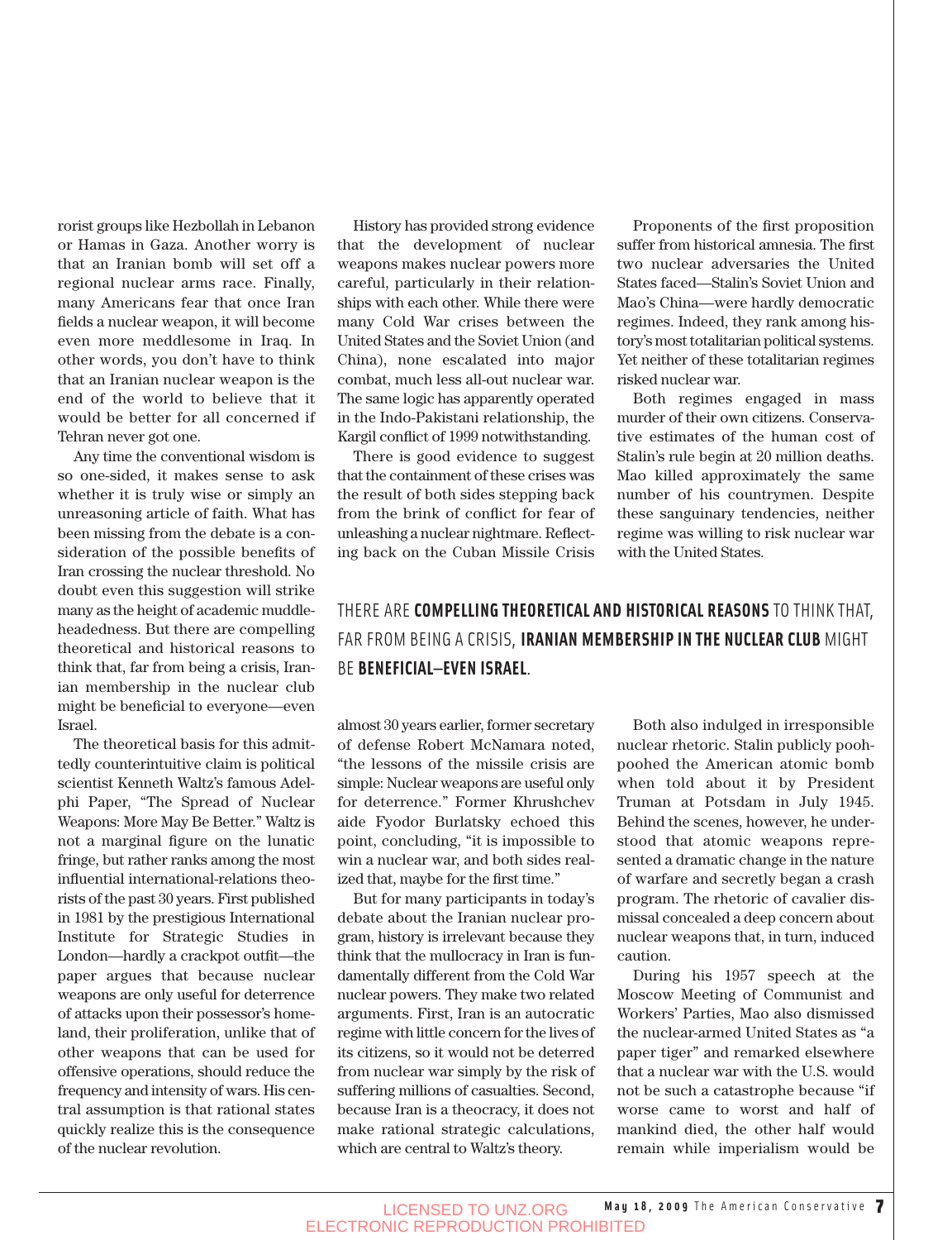## *Cover*

razed to the ground and the whole world would become socialist." But in private conversations with Field Marshal Sir Bernard Law Montgomery in September 1961, he argued that nuclear weapons "are not something to use. The more there are, the harder it will be for nuclear wars to break out." This latter view apparently governed Chinese behavior.

systematically at recent Iranian history, as Trita Parsi has done in his essential *Treacherous Alliance: The Secret Dealings of Israel, Iran, and the U.S*., two things become clear. Iranian behavior toward the United States and Israel has been remarkably consistent, both before and after the Islamic Revolution. That continuity is largely explained by a realpolitik not

## IRAN IS A MUCH **MORE COMPLEX POLITICAL SYSTEM** THAN MOST WESTERN MEDIA ACCOUNTS SUGGEST, AND **ITS PRESIDENT IS NOT THE MOST SIGNIFICANT POLITICAL ACTOR** IN THAT COUNTRY.

The second objection to Waltz's nuclear optimism is that Iran will not behave as a rational actor because it is an Islamic theocracy that values the afterlife more than the here and now. True, revolutionary Iran fought an eightyear war with Iraq and suffered almost a million casualties. But this is hardly evidence that its leadership and population have a martyrdom complex. It was, after all, secular Iraq, rather than Iran, that started the war, and the Islamic Republic was the first to accept the United Nations' ceasefire in 1988 once it became clear that the conflict had reached a stalemate. This behavior hardly indicates an irrational commitment to fight to the last Iranian.

There is no doubt that the rhetoric of some Iranian leaders, particularly President Mahmoud Ahmadinejad's florid threats that Israel will be "wiped off the map" and his ludicrous denials of the Holocaust, has been inflammatory and irresponsible. Yet we need to keep in mind that Iran is a much more complex political system than most Western media accounts suggest, and its president is not the most significant political actor in that country.

More importantly, when one looks

so different from the logic that informed the policies of the Cold War superpowers.

At various times under both the Shah and the mullahs, Iran sought regional hegemony; at other times, under both regimes, it made overtures to the United States and even to Israel. Thus there is little reason to think that Iran would behave any differently than the Soviet Union or Communist China with nuclear weapons. If we could live with those rogue nuclear states, which were willing to sacrifice millions of their own people to advance an eschatological ideology, there is scant reason to think Iran poses a more serious threat.

One could go further and suggest that a nuclear Iran might even be beneficial to the United States. The nuclear stalemate played an important role in American efforts to contain the Soviet Union, and containment, in turn, had the effect of "mellowing" the regime, as George Kennan predicted in his famous *Foreign Affairs* article. Why should we not expect a regional stalemate involving the United States, Israel, and Iran to have a similar effect by simultaneously bolstering each nation's territorial security without providing any of them with the means of conquest against other states?

Arguing that an Iranian nuclear capability could benefit Israel is admittedly a more controversial claim. But in addition to the possible mellowing of the Iranian political system, which would be a long-term benefit for Israeli security, there could be some immediate payoffs, too. A nuclear Iran would certainly change the dynamics of the Persian Gulf, with many Arab states desperately searching for a nuclear ally to balance against Iran. Aside from the United States, Israel is the only counterweight in the region. A nuclear Iran could warm relations between Israel and moderate Arab states throughout the region who regard a powerful Iran—Islamic or not—as a threat.

I'm not arguing that an Iranian nuclear deterrent would have immediate transformative effects. It certainly would not, as more than 40 years of Cold War crises demonstrate. I also concede that the ideal situation would be a world without conflict in which nuclear weapons would be unnecessary. But we don't live in that world. And so I am led to conclude, based upon our best theory of international relations and the perspective of Cold War history, that an Iranian nuclear deterrent would solve more problems than it creates. To paraphrase the subtitle of Stanley Kubrick's great nuclear satire "Dr. Strangelove," it might just be time to stop worrying and learn, if not to love, at least to tolerate the Iranian bomb.

*Michael C. Desch is a professor of political science and fellow of the Joan B. Kroc Institute for International Peace Studies at the University of Notre Dame. He is the author of* Power and Military Effectiveness: The Fallacy of Democratic Triumphalism *(2008).*